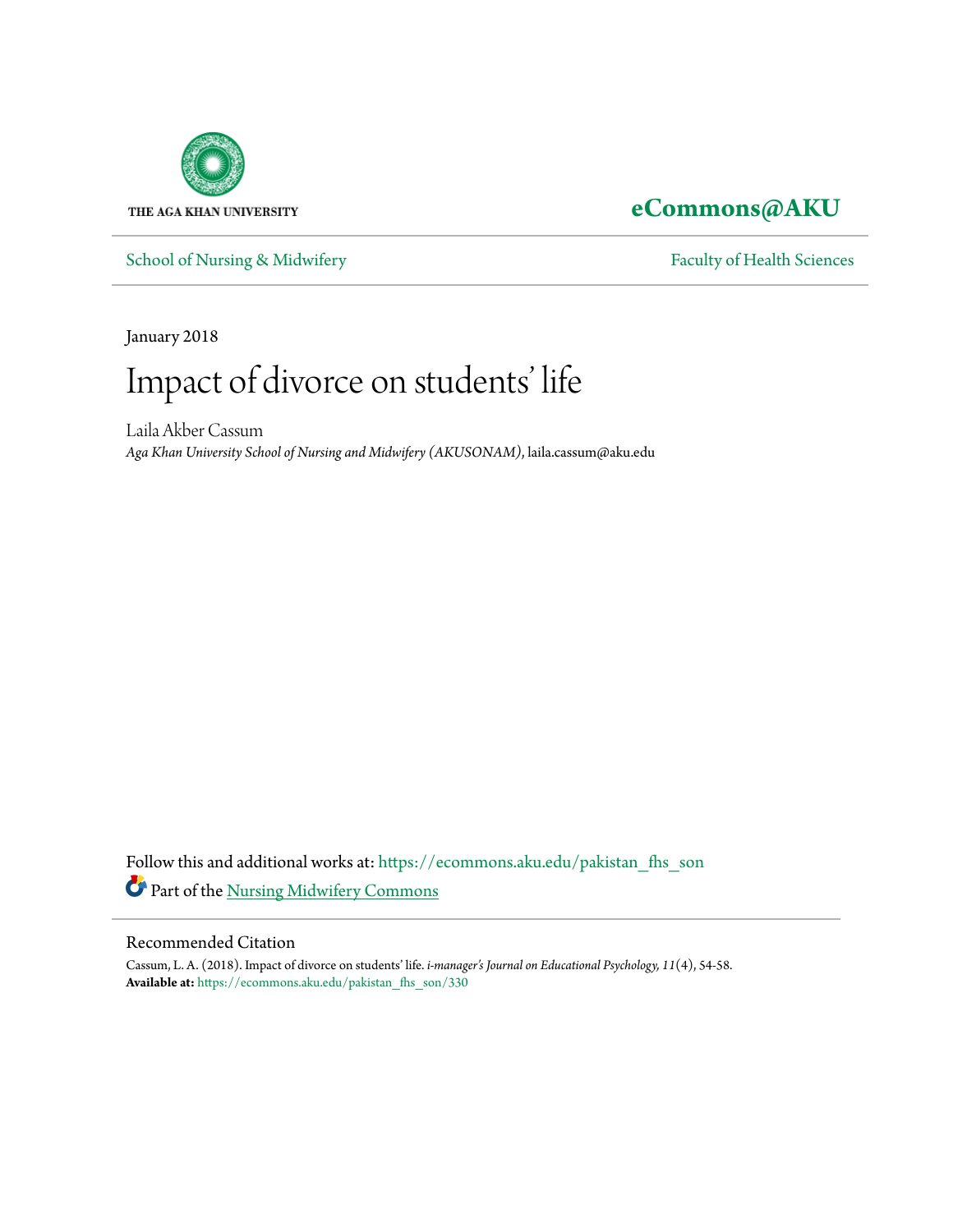## IMPACT OF DIVORCE ON STUDENTS' LIFE

By

### LAILA AKBER CASSUM

Senior Instructor, Aga Khan University School of Nursing and Midwifery (AKUSONAM), Pakistan.

Date Received: 12/03/2018 Date Revised: 28/03/2018 Date Accepted: 15/04/2018

### **ABSTRACT**

Tension and anxiety is the common phenomena among the students of modern generation. These students go through stress due to personal, psychosocial, familial, and academic matters. Some of the common ones which substantially impact their lives like family disputes, academic challenges, parental conflicts, financial concerns, social isolation and interpersonal matters, parental separation and divorce, separation from family, and reduced support system. Untiring conflicts between the parents weaken the lifelong marriage contract to the verge of breakdown, where both the life partners determine to go for the option of divorce. This creates traumatic and nerve wracking atmosphere at home and the children are mostly affected by this decision and are torn between the parents. They undergo persistent mental pressure, which can have substantial physical, psychological, psychosocial impact on the student's wellbeing as well as on their academic performance graph.

Keywords: Parental Relations, Divorce, Student's Life, Psychological Impact, Academic Impact.

### **INTRODUCTION**

Stress is a natural phenomenon which is experienced by everyone throughout their daily lives. Everyone's life is packaged with day to day challenges and confronting those experiences successfully, highly count on the ability to recuperate from those stressors. In recent years, stress and anxieties are predominant among the millennial generation students. Students go through stress due to various issues like family disputes, academic challenges, parental conflicts, financial concerns, social isolation, and interpersonal matters. Some have strong coping mechanism to muddle through it while others require time and coping to manage the situation. Stressful circumstances can have constructive and destructive effects on the health and disrupt the quality of life of an individual. Tireless tension during student life can largely impact on the mental health, learning and quality of life of the students (Kleiveland et al., 2010; Melo et al., 2010). Breakdown of the parental relationship can be one of the major factors of psychosocial stress among the students. This paper primarily focuses on parental conflicts ending up into divorce that can adversely impact on student's psychological wellbeing and academic life.

#### 1. Scenario

The author came across a student who was displaying bizarre behavior, socially isolated, and her academic performance was unsatisfactory and required much facilitation. She remained mute during the class timings and preferred to sit in class and avoided social gathering of friends during the break time. Once she came to discuss her query related to the session and after responding to her, some of the critical observations were discussed with her and explored about the reasons for her behavioral change. Besides, she was encouraged her for the potentials she has, and comforted for requiring further assistance. Unpredictably, she burst out into tears, and after composing herself, she shared that she belonged to a single parent family, and lived with their maternal grandparents. She further shared that she was recently going through a mental trauma of parental divorce and the entire family members were experiencing mental stress. She also mentioned that majority of her class peers make fun of her language and accent, and nobody likes to involve her in their friend's company. Hence, she tries to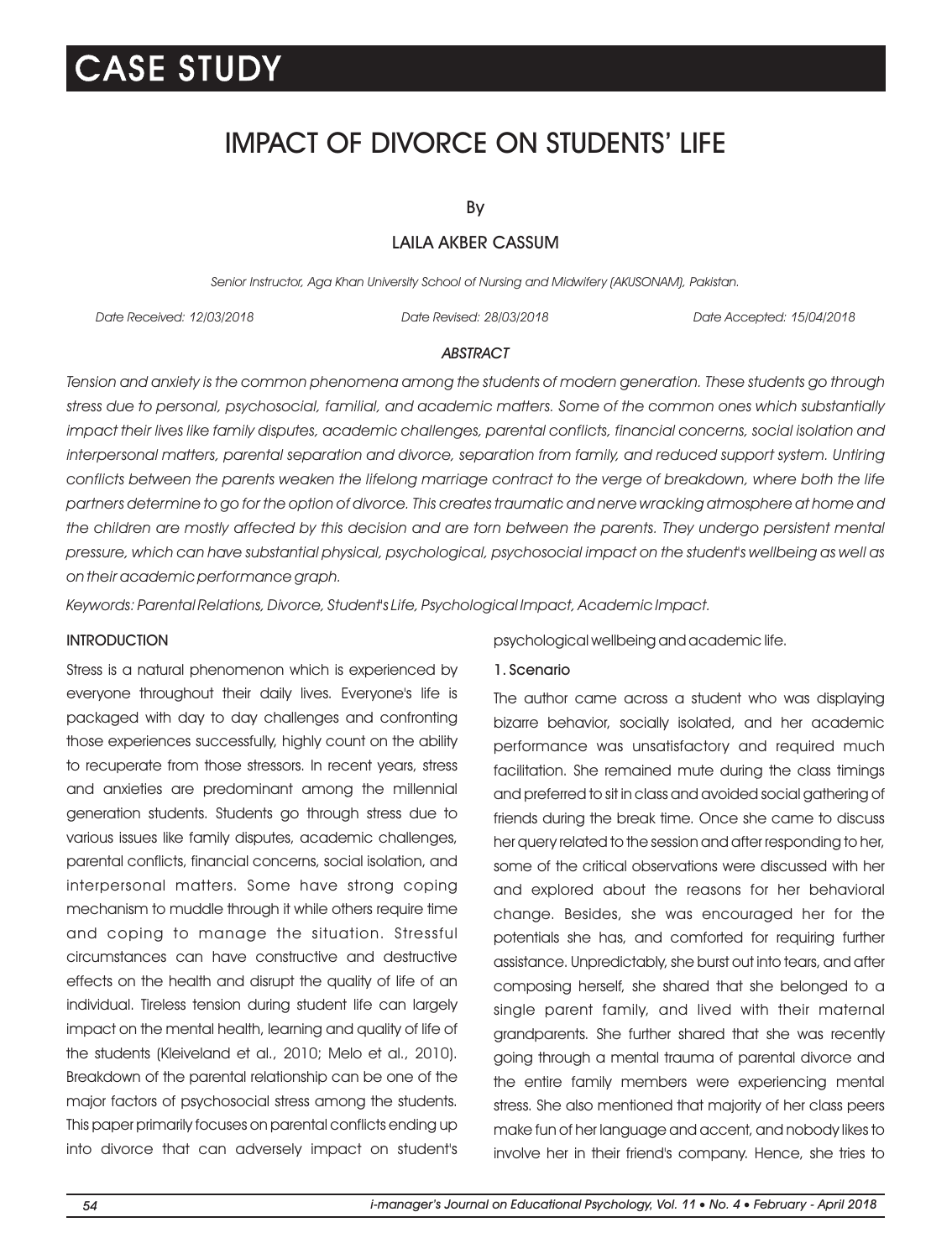remain socially isolated to prevent herself from further insult and damage to her self-esteem. Furthermore, she mentioned that she lacks confidence and feels insecure because of her classmates' abusive attitude and behavior. She was suggested to ventilate her feelings of negativity and guilt with any close friends, mother, or visit a counselor who could listen to her and advise some strategies to struggle with the psychological trauma.

The scenario was quite upsetting. The student was the part of the larger group, and was going through turmoil, about which the entire class was unaware, and their behavior made her feel offended, and further disturbed her mentally. The students should be subtle towards their colleagues if anyone is going through a physical or mental challenge. There were multiple questions rising that can be reflected upon: Why class colleagues behaved immaturely which made her feel insulted? How can her confidence and self-esteem can be boosted? She felt easy after regurgitating her emotions and apprehensive thoughts, which were preventing her to remain focused on her academics and perform effectively. Apart from her decline in the academic graph, the magnitude of developing psychological and behavioral effects following parental conflicts and divorce were worrisome and were deteriorating her learning capacities. Clair (n.d.) mentions that withdrawal from academic institutions can be the result of parental divorce if left unattended.

### 2. Analysis of the Scenario

The student was the victim of closure of parental relationship. As a grown adult, she has experienced the worsening of situation from her childhood, which was manifesting out in the form of behavioral problems and social isolation and seclusion. Adolescence is a significant phase in everyone's life described as a period of psychosocial confusion (Parsa et al., 2014). They are cognitively matured and capable individual than children and have high probability of involving in parental clashes and tensions (Schulz et al., 2005). On the contrary, one school of thought could be that as they mature in age they can be more resilient and adapt advanced coping mechanisms in dealing with stress due to long standing inter-parental conflicts. The resiliency is a positive trait and highly individualized, and dependent upon possessing and practicing positive coping strategies during traumatic events.

Inter-parental conflict resulting in separation or divorce is now becoming a very common social concern nowadays, and there is a substantial rise in the number of broken relationship. Divorce have substantial impact on the entire family when the lifelong marriage contract breaks up between the parents. This issue is of considerable importance due to escalating divorce rates. In Pakistan, divorce rates have risen incredibly in the last two decades and more witnessed in lower to middle class families (Khan, 2013). Approximately 124,141 cases were registered in Karachi family court from 2008-2011 (Khan, 2013). Another statistics show that 5,000 to 6,000 divorces occur each month in Karachi. Increase in prevalence of divorce in Pakistan has also changed societal mindset about post traumatic effects of divorce in children and adults. There is a growing assumption that children are less affected through parental divorce (Rende et al., 1993). However, this hypothesis is disproved by the study outcomes, that regardless of the change in societal beliefs, it does develop devastating effects on the mental well-being (Naevdal and Thuen, 2004; Rende et al., 1993; Storksen et al., 2007). Children of the conflicting parent are torn between the parents and struggle in their academic life due to stress of undergoing parental separation.

### 3. Consequences of Divorce

Several research studies prove that the effects of parental divorce on university or college students are highly dominated by the studies conducted to explore the impact on adolescents. The students in their university life who experience lack of parental support due to family and interpersonal conflicts, struggle through lot of stress and encounter distress in coping with the pressures related to academic assignments and balancing their mental wellbeing. Research confirms that it is not the divorce, but constant parental conflicts that creates negative emotional consequences (Kirk, 2002). Literature supports that children and adolescents brought up in single parent families may develop negative effects (Galluzzo, 2012; Majzub and Mansor, 2012; Rende et al., 1993). Nevertheless, some research studies also reveal that positive outcome can be expected if they are provided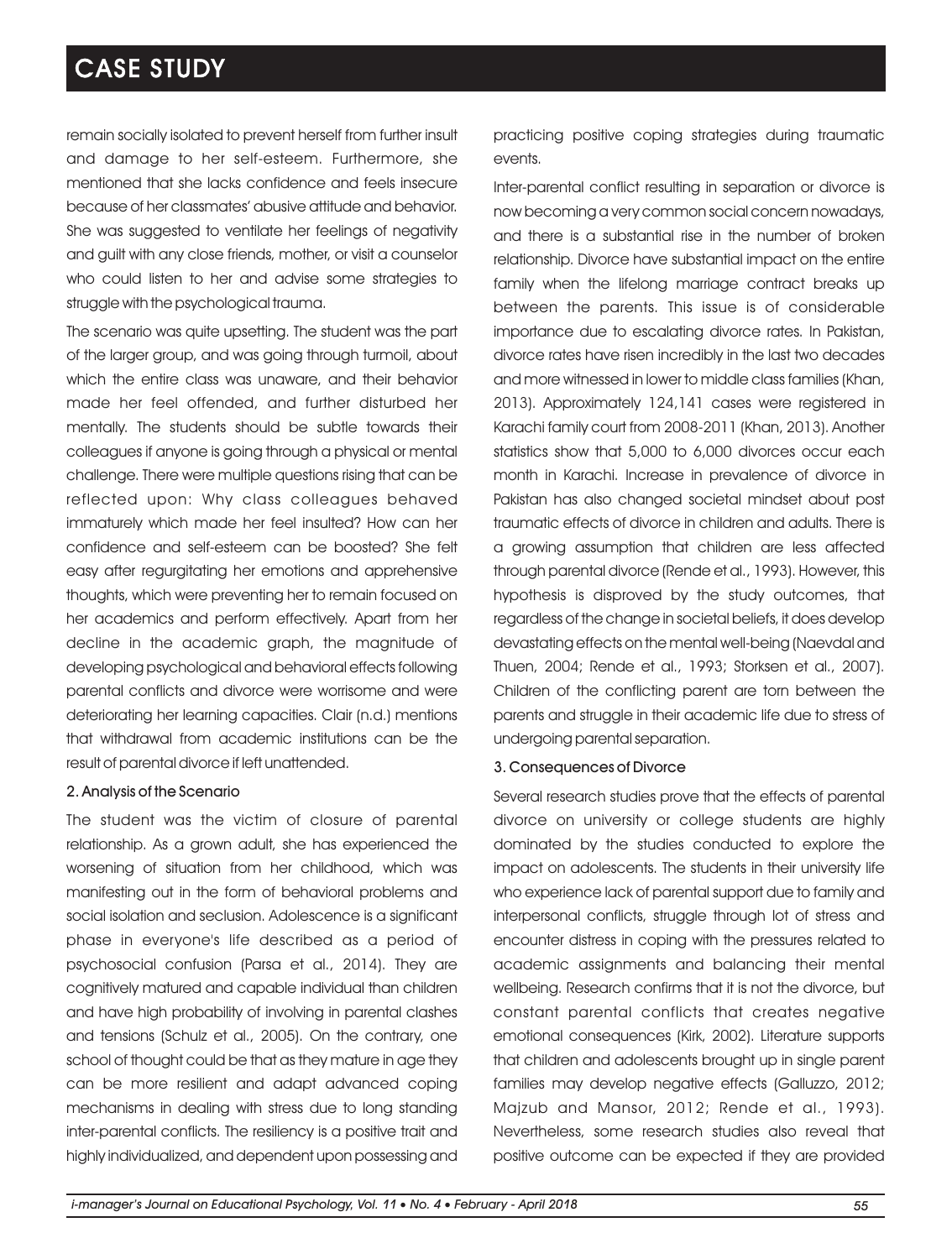pleasant and harmonious atmosphere (Kelly, 2007). The problem not only affects intellectual potential and academic capability of the learner, but also result in disturbed mental health. Research studies authenticate that marriages ending up in divorce are a painful and stressful event of life for the students and can result in anxiety and depression during and after this complex transition process. Furthermore, they can even experience varying levels of low self-esteem (Bracke et al., 2010). Studies also confirm that parental divorce creates magnitude of problems for youth transiting into matured adulthood phase, which mainly include disturbed physical health, social and relational difficulties, substance abuse, and internalizing and externalizing the problems (Sigal et al., 2012). The apprehensive thoughts revolving in their mind can interfere with their educational performance. There can be several reasons for the interruption of academic performance like impaired concentration in class, fear and insecurity, behavioral problems, withdrawal from classmates, etc. Research endorses that academic performance is affected due to decrease in parental attention. In addition, there will be lack in learning of social skills like conflict resolution due to inappropriate parental role modeling (Amato and Keith, 1991). The result of the study conducted by Guidubaldi reveals that students belonging to divorced parents are much reliant on others and not accepted well among group of friends (as cited in Majzub and Mansor, 2012). Age, gender, and parenting style plays an important role in handling the consequences of parental divorce (Grubb and Long, 2014). Girls are more likely to present behavioral difficulty than boys living with divorce experience (Rende et al., 1993). The above mentioned lines jells with the scenario, where the student was a female, and was having behavioral issues of difficulty in blending up with friends and social gathering.

### 4. What can we do as Educators?

The most important question is how to minimize the post traumatic effects in students undergoing parental marriage split? Equivalent work up from the student and the single parent can bring a change in the mental wellbeing and behavior. The student can be supported under two domains. First, an interventional program and second is parental effort. In interventional program, counselling session could be conducted, where the student can be helped to express anger, settle anxiety, and confusion related to divorce issue (Matthews, 2014). Strengthening students' coping strategies can have a profound stimulus on the mental wellbeing of the student. Assist the student by providing ways to initiate friendship and socialize with friends. Buddying with the peer, with who could recognize and sensitize the classmate's feelings can facilitate the student to verbalize their anxieties. Supporting the student in building the confidence level and self-esteem through constant encouragement and motivation. Classmates should abstain from ridiculing the classmate, who is juggling studies along with significant life stressors (Majzub and Mansor, 2012). In parental effort, the single parent must make the child understand that she or he is loved and cared. Allow them to participate in solving the family problem and matters (Matthews, 2014). Single parent should be encouraged to use positive words and sentences during everyday communication so that they can look forward positively towards life. Moreover, qualitative researches can be conducted to explore the experiences of adolescent students who have been through this terrible chaos in life.

#### **Conclusion**

Experiencing the after-effects of divorce is an immense challenge encountered by the single spouse, children, and adolescents. Parents are not the only ones who are affected, but the entire family is submerged into the traumatic event. It depends on how a person comprehend bitter realities of life to move ahead for a new beginning however, the massive devastation of mental health, selfesteem, and confidence can give rise to psychological and behavioral problems, which may take time to recuperate. It is not only the challenge for the student, but also for the single parent who have to survive with the situation while keeping her mental status intact and in equilibrium.

#### References

[1]. Amato, P. R., & Keith, B. (1991). Parental Divorce and Adult well being: A Metaanalysis. Journal of Marriage and Family, 53(1), 43-58.

[2]. Bracke, P. F., Colman, E., Symoens, S. A., & Van Praag, L.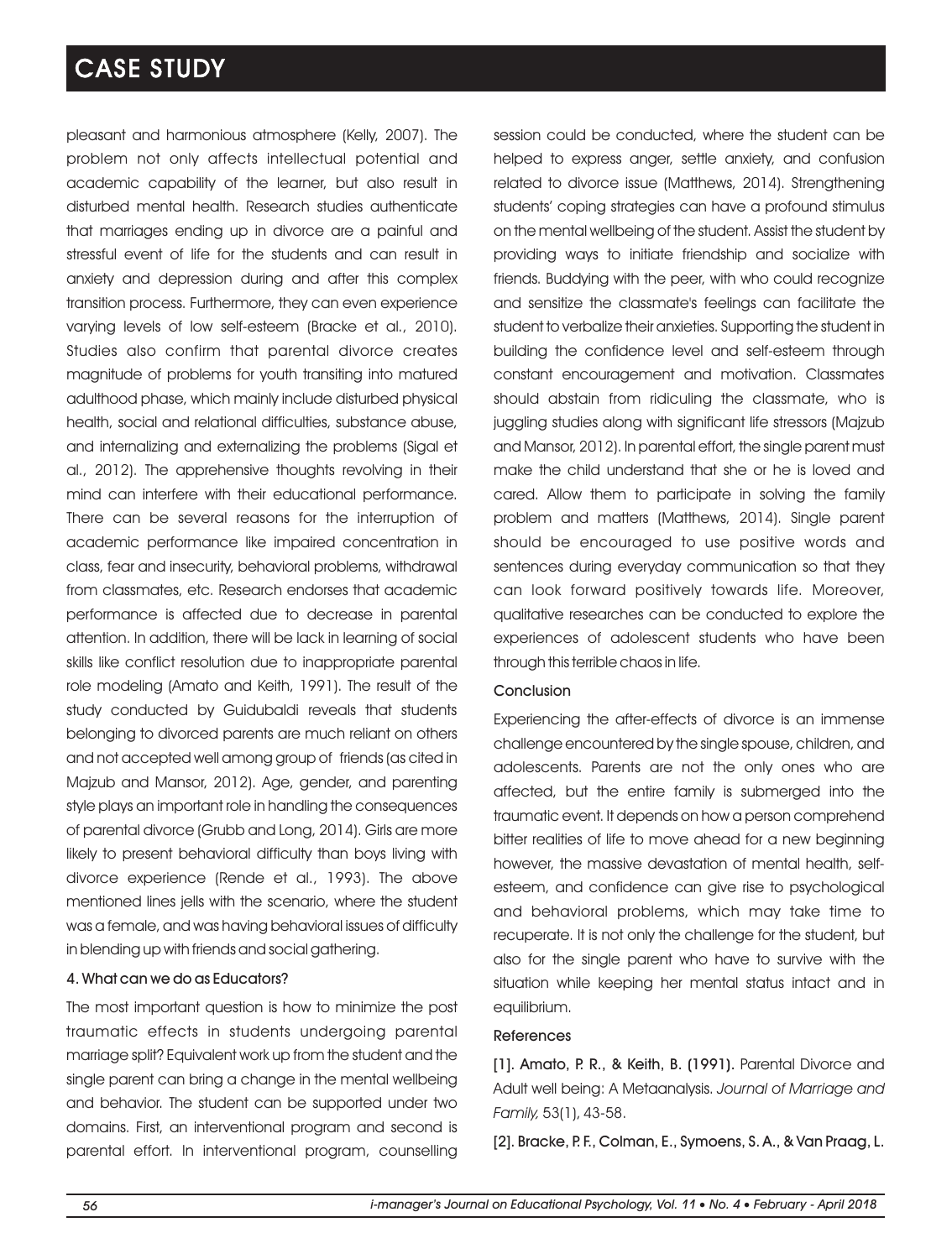(2010). Divorce, Divorce rates, and professional careseeking for mental health problems in Europe: A crossectional population based study. BMC Public Health, 10(1), 224-235.

[3]. Clair, J. S. (n.d.). The Effects of Divorce on Children and Education. Retrieved from http://www.divorcewizards.com/ The-effects-of-Divorce-on-Children-and-Education.html

[4]. Galluzzo, D. M. (2012). The Academic and Social Impact of Divorce on Early Childhood Students in School (Doctoral Dissertation, Northeastern University). Retrieved from http://hdl.handle.net/2047/d20002769

[5]. Grubb, J., & Long, T. (2014). Parental Divorce and Student's Academic Achievement. Artifacts, 10, 1-14. Retrieved from https://artifactsjournal.missouri.edu/ 2014/08/parental-divorce-and-student-academicachievement/

[6]. Kelly, J. B. (2007). Children's living arrangements following separation and divorce: Insights from empirical and clinical research. Family Process, 46(1), 35-52.

[7]. Khan, M. (2013). Psychological Impact of divorce on Pakistani women. In www.blush.com.pk Retrieved from http://blush.com.pk/psychological-impacts-of-divorceon-pakistani-women/

[8]. Kirk, A. (2002). The effects of divorce on young adults' relationship competence: The influence of intimate friendships. Journal of Divorce & Remarriage, 38(1-2), 61- 90.

[9]. Kleiveland, B., Natvig, G. K., & Jepsen, R. (2010). Stress, sense of coherence and quality of life among Norwegian nurse students after a period of clinical practice. PeerJ, 3, 1-13.

[10]. Majzub, R. M., & Mansor, S. (2012). Perception and adjustment of adolescents towards divorce. Procedia-Social and Behavioral Sciences, 46, 3530-3534.

[11]. Matthews, D. W. (2014). Long term effects of divorce

on children. North Carolina Cooperative Extention Services. Retrieved from http://www.ces.ncsu.edu/depts/fcs/ pdfs/fcs482.pdf

[12]. Melo, K., Williams, B., & Ross, C. (2010). The impact of nursing curricula on clinical practice anxiety. Nurse Education Today, 30(8) 773-778.

[13]. Naevdal, F., & Thuen, F. (2004). Residence arrangements and well-being: A study of Norwegian adolescents. Scandinavian Journal of Psychology, 45(5), 363-371.

[14]. Parsa, N., Yaacob, S. N., Redzuanb, M., Parsa, P., Parsa, B. (2014). Effects of inter-parental conflict on college student's self-efficacy in Hamadan, Iran. Procedia-Social and Behavioral Sciences, 152, 241-245.

[15]. Rende, R. D., Plomin, R., Reiss, D., & Hetherington, M. (1993). Genetic and environmental influences on depressive symptomatology in adolescence: Individual differences and extreme scores. Journal of Child Psychology and Psychiatry, 34(8), 1387-1398.

[16]. Schulz, M. S., Waldinger, R. J., Hauser, S. T., & Allen, J. P. (2005). Adolescents' behavior in the presence of interparental hostility: Developmental and emotion regulatory influences. Development and Psychopathology, 17(2), 489-507.

[17]. Sigal, A. B., Wolchik, S. A., Tein, J., & Sandler, I. N. (2012). Enhancing Youth outcomes following Parental Divorce: A longitudinal study of the effects of the new beginnings program on Educational and Occupational Goals. Journal of Clinical Child & Adolescent Psychology, 41(2), 150-165. doi:10.1080/15374416.2012.651992

[18]. Storksen, I., Roysamb, E., Gjessing, H. K., Moum, T., & Tambs K. (2007). Marriages and psychological distress among adult offspring of divorce: A Norwegian study. Scandinavian Journal of Psychology, 48(6), 467-476.